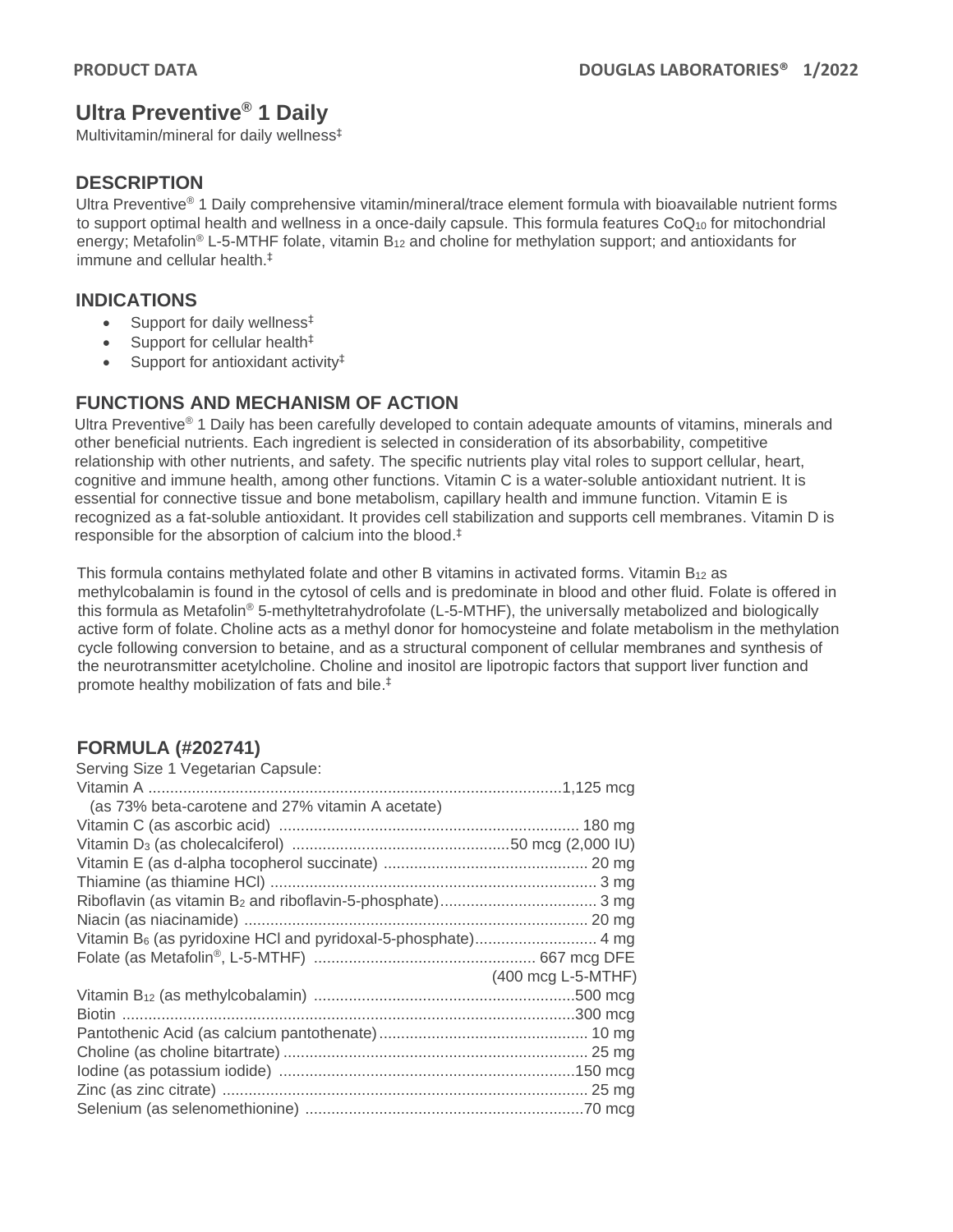| (as manganese citrate)                                               |  |
|----------------------------------------------------------------------|--|
|                                                                      |  |
| (as chromium polynicotinate)                                         |  |
| Molybdenum (as TRAACS® molybdenum glycinate chelate) 75 mcg          |  |
|                                                                      |  |
|                                                                      |  |
|                                                                      |  |
| (as CoQ <sub>10</sub> and as 18% from sustained-release MicroActive® |  |
| $Q_{10}$ -cyclodextrin complex)                                      |  |
|                                                                      |  |
|                                                                      |  |
|                                                                      |  |
|                                                                      |  |
|                                                                      |  |

Other ingredients: Hydroxypropyl methylcellulose (capsule), microcrystalline cellulose, ascorbyl palmitate, potato starch

ChromeMate® brand niacin-bound chromium. ChromeMate® & logo are trademarks of Lonza or its affiliates. ®FloraGLO is a registered trademark of Kemin Industries, Inc.

Metafolin® is a registered trademark of Merck KGaA, Darmstadt, Germany.

MicroActive® is a registered trademark of BioActives, LLC.

Zeaxanthin is sourced from OPTISHARP® brand. OPTISHARP® is a trademark of DSM.

TRAACS® is a registered trademark of Albion Laboratories, Inc.

Gluten-Free, Non-GMO

## **SUGGESTED USE**

As a dietary supplement, adults take 1 capsule daily with a meal or as directed by your health professional.

#### **WARNING**

If you are pregnant, nursing, have any health condition or taking any medication, consult your health professional before using this product.

## **STORAGE**

Store in a cool, dry place, away from direct light. Use only if safety seal is intact. Keep out of reach of children.

#### **REFERENCES**

Girodon F, Blache D, Monget AL, et al. *J Am Coll Nutr*. 1997 Aug;16(4):357-65. Hercberg S, Galan P, Preziosi P, et al. *Arch Intern Med*. 2004 Nov 22;164(21):2335-42. Wang MX, Jiao JH, Li ZY, et al. *Atherosclerosis*. 2013 Apr;227(2):380-5. Sato K, Niki E, Shimasaki H. *Arch Biochem Biophys*. 1990 Jun;279(2):402-5. Huskisson E, Maggini S, Ruf M. *J Int Med Res*. 2007 May-Jun;35(3):277-89. Depeint F, Bruce WR, Shangari N. *Chemico-Biological Interactions*. 2006. 123; 94–112. Brunaud L, Alberto JM, Ayav A, et al. *Clin Chem Lab Med*. 2003 Aug;41(8):1012-9. Miller AL. *Altern Med Rev*. 2003 Feb;8(1):7-19. Costa KA, Gaffney CE, Fischer LM, Zeisel SH. *Am J Clin Nutr*. 2005 Feb; 81(2): 440–444. Lee JK, Jung SH, Lee SE, et al. *Korean J Physiol Pharmacol*. 2018 Jan; 22(1): 35–42. Panche AN, Diwan AD, Chandra SR. *J Nutri Sci*. 2016;5:e47. Johnston CS, Barkyoumb GM, Schumacher SS. *Nutrients*. 2014 Jul 9;6(7):2572-83. Sasazuki S, Sasaki S, Tsubono Y, et al. *Eur J Clin Nutr*. 2006 Jan;60(1):9-17. Kurutas EB. *Nutr J*. 2016; 15: 71. den Heijer M, Brouwer IA, Bos GM, et al. *Arterioscler Thromb Vasc Biol*. 1998 Mar;18(3):356-61. Robinson K, Arheart K, Refsum H, et al. *Circulation*. 1998; 97: 437-443.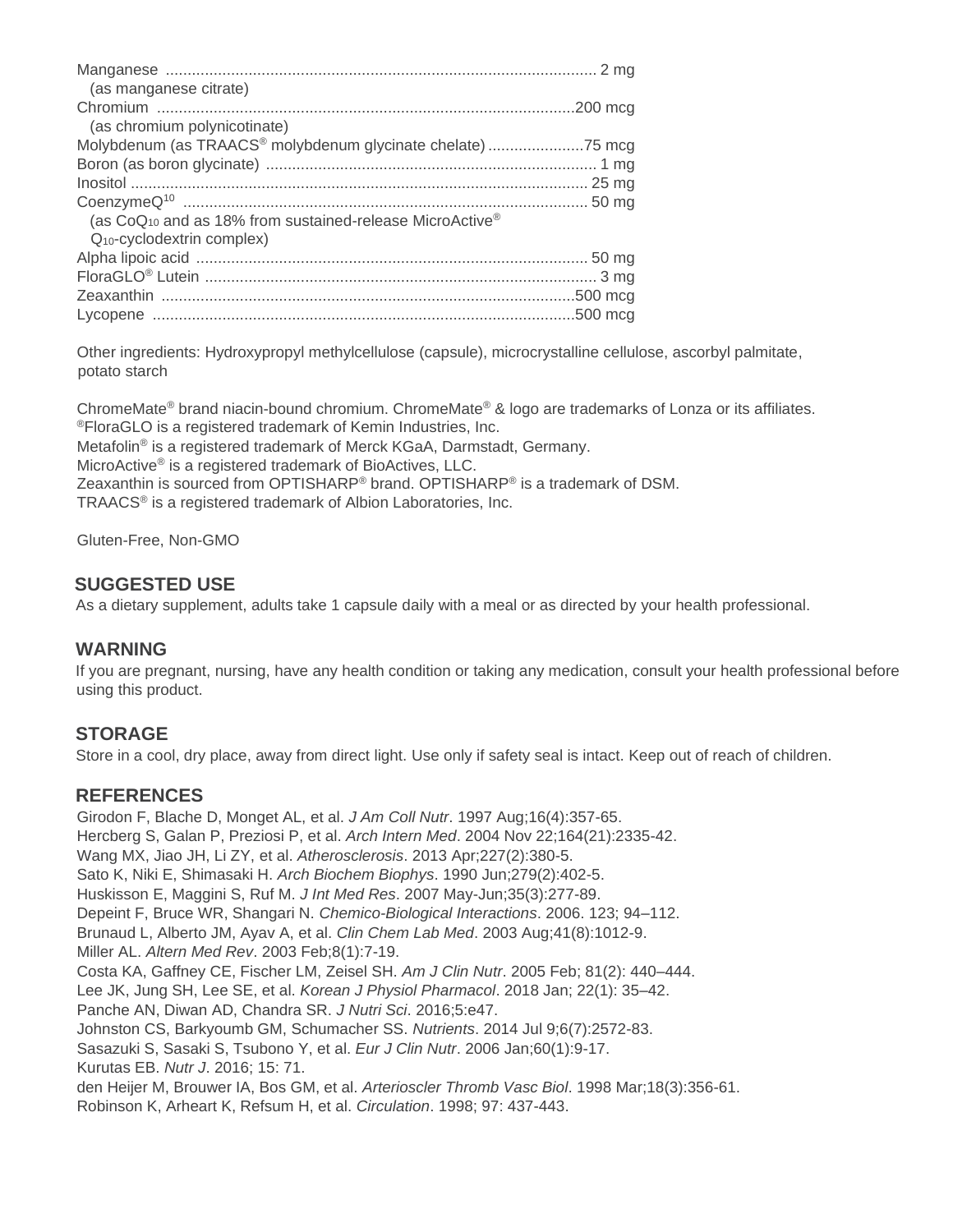Johnston CS, Barkyoumb GM, Schumacher SS. *Nutrients*. 2014 Jul 9;6(7):2572-83. Tanaka T, Scheet P, Biusti B, et al. *Amer J Hum Genetics.* Apr 2009. 84: 477–482. Antoniades C, Shirodaria C, Warrick N, et al. *Circulation*. 2006 Sep 12;114(11):1193-201. Cagnacci A, Cannoletta M, Volpe A. *Eur J Clin Nutr*. 2009 Oct;63(10):1266-8. Stanhewicz AE, Alexander LM, Kenney WL. *Clin Sci (Lond).* 2015 Jul;129(2):159-67. Lövblad K, Ramelli G, Remonda L, et al. *Pediatr Radiol.* 1997 Feb;27(2):155-8. Douaud G, Refsum H, de Jager CA, et al. *Proc Natl Acad Sci U S A*. 2013 Jun 4;110(23):9523-8. Suzuki T. *Nihon Yakurigaku Zasshi*. 1984 Jul;84(1):99-108. Merete C, Falcon LM, Tucker KL. *J Am Coll Nutr*. 2008 Jun; 27(3): 421–427. van Asselt DZ, Pasman JW, van Lier HJ, et al. *J Gerontol A Biol Sci Med Sci*. 2001 Dec;56(12):M775-9. Prasad AS. *Curr Opin Clin Nutr Metab Care*. 2009 Nov;12(6):646-52. Shankar AH, Prasad AS. *Am J Clin Nutr.* 1998 Aug;68(2 Suppl):447S-463S. Hossein-nezhad A, Spira A, Holick MF. *PLoS One.* 2013;8(3):e58725. Amrein K, Zajic P, Schnedl C, et al. *Crit Care*. 2014 Mar 24;18(2):R47. Wintergerst ES, Maggini S, Hornig DH. *Ann Nutr Metab*. 2006;50(2):85-94. Padayatty SJ, Katz A, Wang Y, et al. J Am Coll Nutr. 2003 Feb;22(1):18-35. Frech T, Clegg D. *Curr Rheumatol Rep [serial online].* April 2007;9(1):25-30. Carr AC, Bozonet SM, Pullar JM, et al. *Am J Clin Nutr*. 2013 Apr;97(4):800-7. Szarka A, Lőrincz T. *Protoplasma*. 2014 May;251(3):489-97. Aghajanian P, Hall S, Wongworawat MD, Mohan S. *J Bone Miner Res*. 2015 Nov; 30(11): 1945–1955. Malmir H, Shab-Bidar S, Djafarian K. *Br J Nutr*. 2018 Apr;119(8):847-858. Henriksson P, Diczfalusy U, Freyschuss A. *Microcirculation.* 2012;19(1):86-93. May JM, Harrison FE. *Antioxid Redox Signal*. 2013 Dec 10; 19(17): 2068–2083. Uchio R, Hirose Y, Murosaki S, et al. *Br J Nutr*. 2015 Feb 28;113(4):603-9. Ferrón-Celma I, Mansilla A, Hassan L, et al. *J Surg Res*. 2009 May 15;153(2):224-30. Abdollahzad H, Eghtesadi S, Nourmohammadi I, et al. *Int J Vitam Nutr Res*. 2009 Sep;79(5-6):281-7. Bauer JD, Isenring E, Waterhouse M. *J Hum Nutr Diet*. 2013 Oct;26(5):452-8. Keen MA, Hassan I. *Indian Dermatol Online J*. 2016;7(4):311-315. Rendón-Ramírez AL, Maldonado-Vega M, Quintanar-Escorza MA, et al. *Environ Toxicol Pharmacol*. 2014 Jan;37(1):45- 54. Sureda A, Tauler P, Aguiló A, et al. *Ann Nutr Metab*. 2008;52(3):233-40. Wang X, Quinn PJ. *Prog Lipid Res*. 1999 Jul;38(4):309-36. Evstigneeva RP, Volkov IM, Chudinova VV. *Membr Cell Biol.* 1998;12(2):151-72. Maresz K. *Integr Med (Encinitas).* 2015 Feb; 14(1): 34–39. Thakkar K, Billa G. *Eur J Clin Nutr*. 2015 Jan;69(1):1-2. Quadros EV. *Br J Haematol*. 2010 Jan;148(2):195-204. Seremak-Mrozikiewicz A. *Ginekol Pol.* 2013 Jul;84(7):641-6. Lamers Y, Prinz-Langenohl R, Brämswig S, Pietrzik K. *Am J Clin Nutr*. 2006 Jul;84(1):156-61. Prinz-Langenohl R, Brämswig S, Tobolski O, et al. *Br J Pharmacol*. 2009 Dec; 158(8): 2014–2021. Xie F, Cheng Z, Li S, et al. *J Clin Pharmacol*. 2014 Jun;54(6):688-95. di Salvo ML, Contestabile R, Safo MK. *Biochim Biophys Acta*. 2011 Nov;1814(11):1597-608. Zakhari S. *Alcohol Res*. 2013; 35(1): 6–16. Mahmoud AM, Mohamed MA. *Nutrients*. 2019 Mar; 11(3): 608. Hollenbeck C.B. *Cent Nerv Syst Agents Med Chem*. 2012;12:100–113. Pizzorno JE, Murray MT, Joiner-Bey Herb. Elsevier; 2016. Kenney JL, Carlberg KA. *Int J Sports Med*. 1995 Feb;16(2):114-6.

#### **For more information on Ultra Preventive® 1 Daily, visit douglaslabs.com**

‡These statements have not been evaluated by the Food and Drug Administration. This product is not intended to diagnose, treat, cure, or prevent any disease.